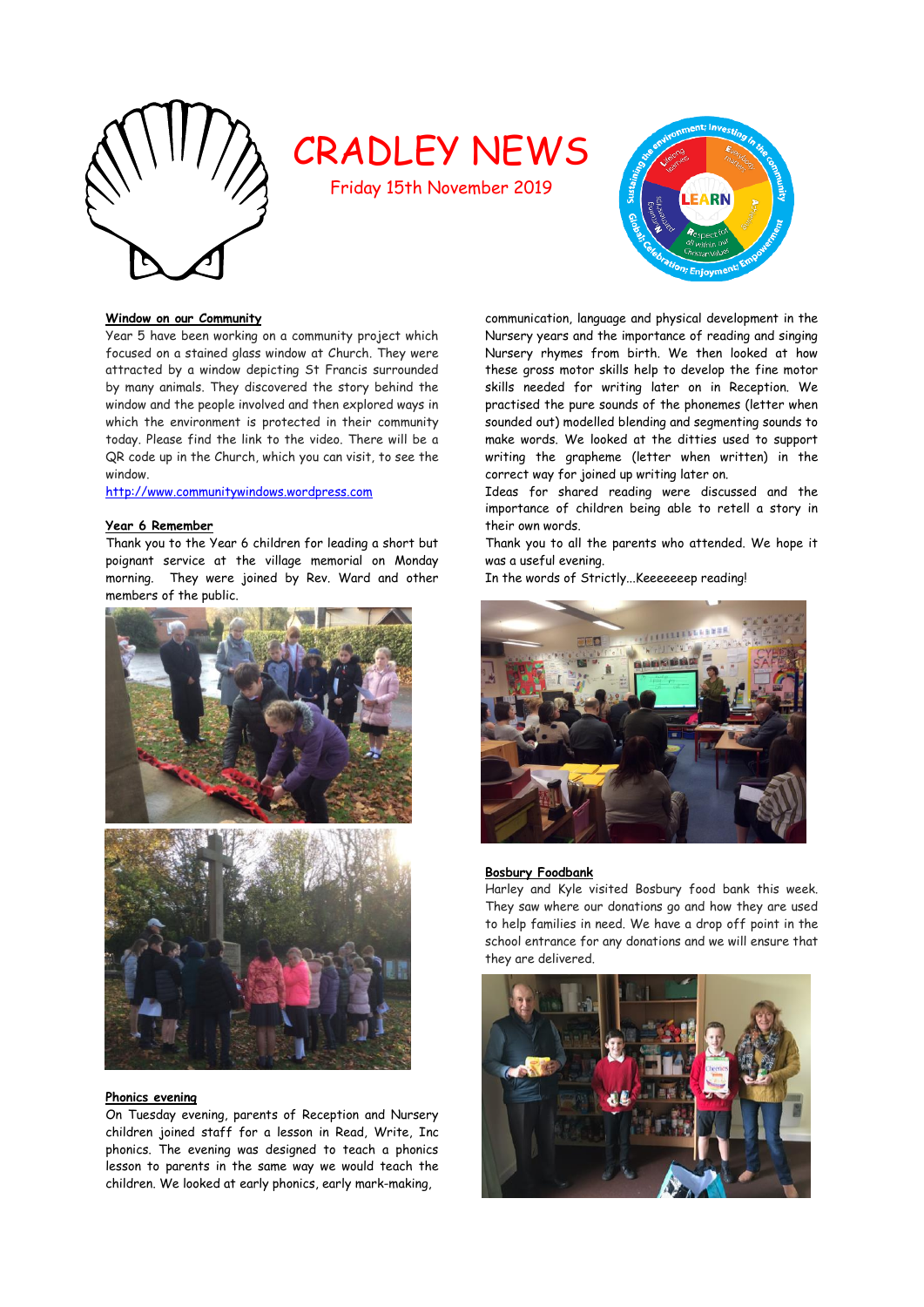# **Digital Leaders**

On Friday, our Digital Leaders went along to The Digital Leader's Autumn 2019 Conference at Ashfield Park Primary School. The children recorded themselves talking about why they enjoy being a digital leader in front of a green screen and then used iMovie to create a video for our Digital Leaders display. They also had a go at creating Christmas trees on Picollage so that Cradley School can take part in the Christmas Tree Challenge. We had lots of fun learning about different ways we can teach KS1 to love reading by creating stories on the iPad.



# **Parking**

Please be respectful when parking at the end of the school day. I have received a complaint from a local resident who needs access to his drive and it has been blocked by parent's cars. Also can we remind parents to not park directly outside the meet and greet area, this is unsafe for all pedestrians and causes congestion for traffic travelling through the village.

## **Tapestry**

Almost everyone has signed up to use Tapestry as a means of communication. This will be our only means of sending messages from class teachers and will replace the home liaison book completely from next Friday  $15<sup>th</sup>$ November. Please send any messages marked FYI if you need to contact the class teacher. Please remember that if you reply to a group message everyone can see your reply. Please can you also click 'like' to a message to show you have read it. Thank you.

## **Children In Need**

The children looked fantastic in their cosy pyjamas and onesies today in aid of Children in Need, thank you to everyone who brought in a donation, we raised £106!!



## **Stir up Saturday**

Cradley Church have invited families to take part in the Christmas pudding making activity, Saturday  $30<sup>th</sup>$ November 2.30 to 4.30pm. Ingredients are supplied at cost and you need to take a non-metallic pudding bowl with you.



## **Family Service**

I will be leading the Cradley Family Service on Sunday 1st December. I need some children to help me. Please let me know if your child is available and would like to take part.

Mrs Jones

# **Hockey**

On Wednesday the Year 5 & 6 girls were lucky enough to be invited to take part in a hockey coaching morning at Malvern St James Girls School as part of the Grand Opening of their brand new, all-weather AstroTurf pitch. This included improving their hockey skills by taking part in several drills and exercises. They were also lucky enough to be coached by Team GB hockey captain Kate Richardson-Walsh who won a bronze medal at London 2012 and a gold medal at Rio in 2016. They thoroughly enjoyed their time there and even got to see the medals Kate won during her time as Team GB captain. The Year 5 & 6's did really well in improving their hockey skills, well done to everyone who took part in this event for representing the school so well.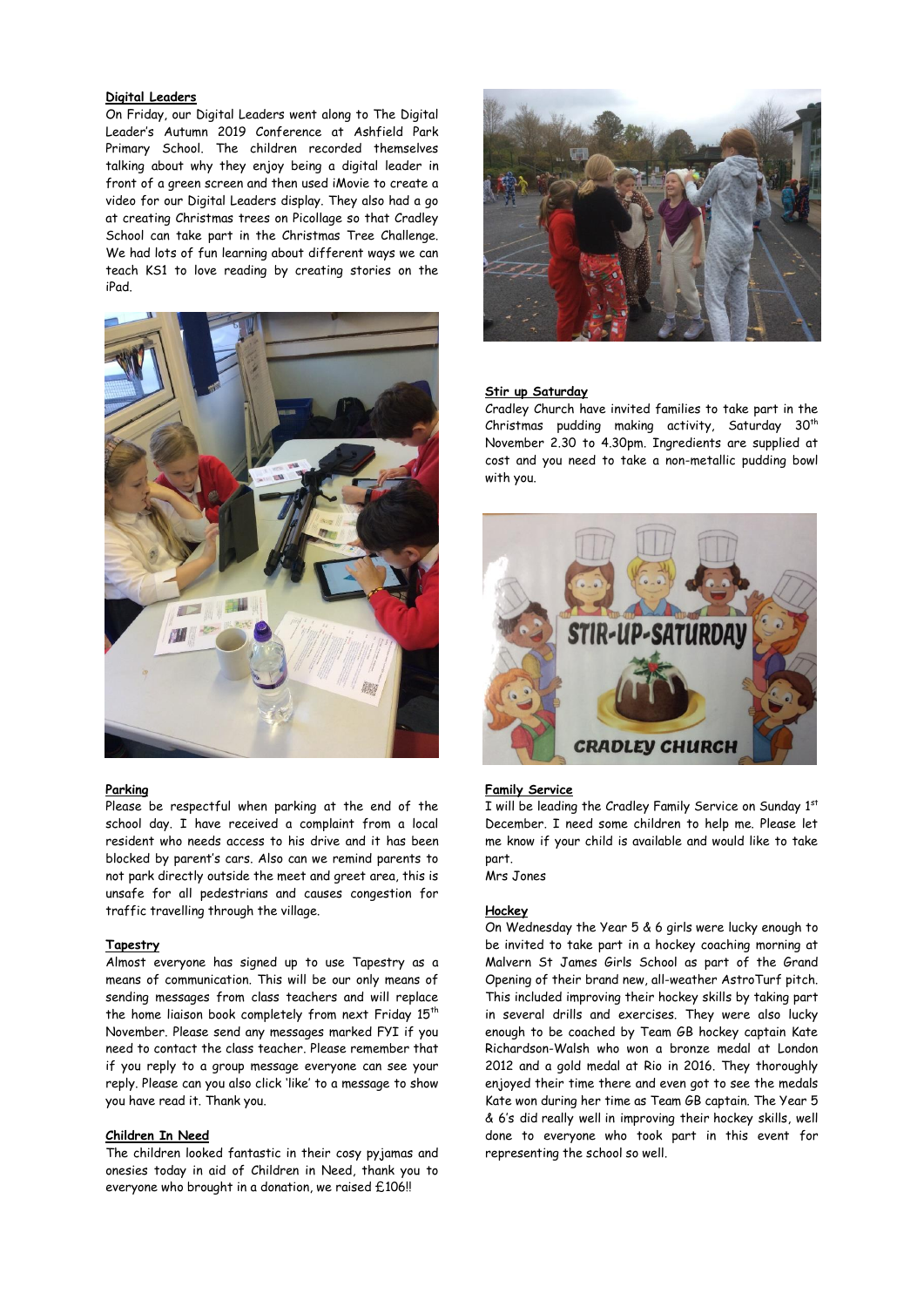

## **Football Match**

On Tuesday we went to Bosbury Primary School to play the 2<sup>nd</sup> round of football fixtures in our league. The first match was against Bosbury A team, this was a tough game as we were both evenly matched. Bosbury scored the first goal of the game with brilliant build up play. At half time it was 1-0 to Bosbury, however after the half time break, we came out stronger and through some fantastic passes between the team we managed to gain a goal back with a wonderful finish from Barney. This match finished 1-1.

We then played Much Marcle who were another tough opponent. During the first 5 minutes we were playing brilliantly, somehow Much Marcle managed to find a way through our team to make it 1-0. We then responded brilliantly with 2 great team goals both scored by Harley. They again found a way to get a goal back to make it 2-2 which was how it ended after a hard-fought game. Well done to all of the team for the hard work they put in during both matches. Mr C



## **Personal Items**

Please ensure that all your children's belongings are named - especially jumpers and water bottles. It is extremely difficult to return items to children if they are not labelled.

# **FOCS News**

There are still over 100 bottles of Apple Juice left, please come to reception if you would like to purchase any more bottles – please remember to return your used bottles to be recycled.

Junk Modelling takes place this Saturday 16<sup>th</sup> November; we look forward to seeing you there!

FOCS will be holding a stall at the Cradley Village Christmas Fair and Market on Saturday 7<sup>th</sup> December. Over 25 stalls, a Father Christmas ice cave, bbq, bar and bargains galore. Something for all the family. We're looking for volunteers to help on a rota system for an hour or so on the day. If you can help, please let Annie Meager know.

A Christmas Wreath Making workshop will take place on Friday 6th December at 7.30pm at Hollings Hill Farm, just £15 per person to include materials. Please contact Faye Knowles by 29<sup>th</sup> November if you would like to attend. Look out for further details on Tapestry today.

The next FOCS meeting takes place on Tuesday 3rd December at 7.30pm at the Red Lion to discuss the Christmas Fair – everyone is welcome to attend!



#### **After School Club**

Children had lots of fun at Afterschool Club this week playing on the apparatus, decorating biscuits plus much more! If there is anything the children would like to make, please ask them to speak to Donna and Dale as they are looking for ideas for next week.

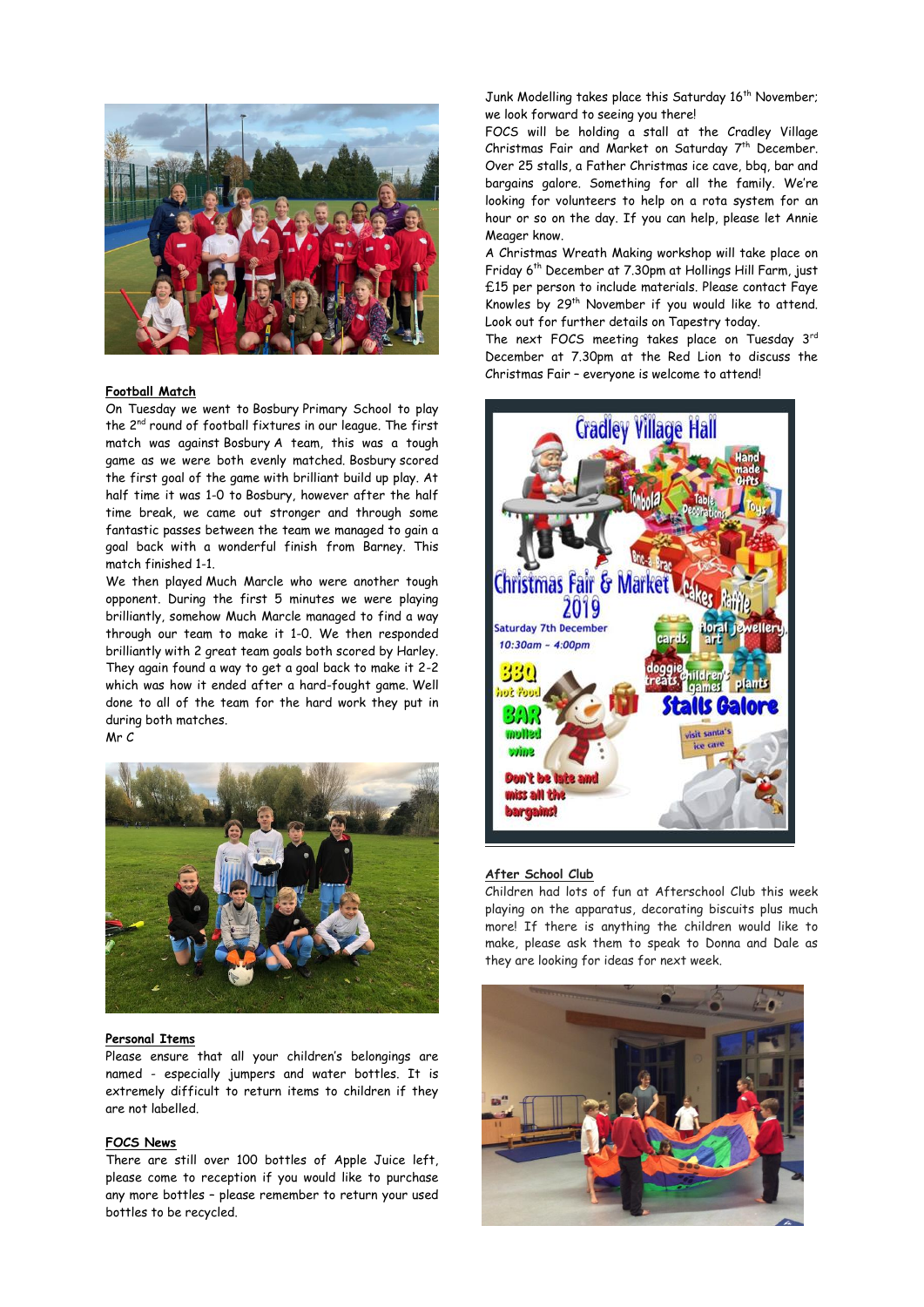



#### **Nursery**

This week in Nursery we have been busy continuing to explore our Autumn theme. On Monday we got our wellies on and headed outside to explore the field. We found lots of muddy puddles to splash in and we all enjoyed chasing Lauren to share the mud with her. For P.E this week Carol has helped us to practise matching colours, using bean bags and coloured cards; it was a race between teams to see who could match all their bean bags first. On Tuesday we made play dough and used bear shaped cutters to make our own little three bears. On Wednesday Katrina helped us to make our own Poppy's to honour Remembrance Day. Our story of the week this week has been 'The Ladybird Heard' and all of the children have really enjoyed listening to this story. Lauren has helped us to make our own Autumn lanterns on Thursday using lots of different coloured tissue paper to make a brightly coloured lantern. We finished our week off with another cooking session on Friday with Carol making biscuits.

# **Teeny Tots**

We are a friendly local toddler group that meets in Storridge Village Hall and occasionally at Cradley Nursery. We welcome little ones from 0-5, accompanied and supervised by their parents/carers, to stay and play. We meet on Thursdays from 10:30-12, during term time, for a charge of £2 per family, which includes a craft activity, game, songs, snacks and drinks. Please come and join us!

## **Value of the Month - SERVICE**

**Matthew 23:11** "The greatest among you will be your servant".

Chosen by Mr C

## **Attendance**

Well done to Class 1 who've had 100% attendance since last week. They get to look after Alfie the Attendance Bear all next week. Please can we remind parents that late arrivals after the registers close at 8.55am count as a missed morning session and are included in attendance figures.

#### **Class 1 – 100%**

**Class 2 – 94.84% Class 3 – 98.16% Class 4 – 93.7% Class 5 – 93.21% Whole School – 96.2%**

#### **Head Teacher Award**

Harley Loader and Kyle Plant for showing our value of Service this week during their visit to the food bank.

# **Stars of the week**

#### **Nursery**

Joel Kenwrick for being helpful to others

Lucy Evans for taking a risk and being confident **Reception**

Alex Evans for being positive and persistent when settling in

Isla Blakeman and Arian Evans for being positive and cooperative

**Year 1** 

Lukas Clay for staying focused to complete his work Blake Loader for his positive attitude in Maths

**Year 2**

Joseph Davies for being persistent when writing his instruction text

Mya Oseman for taking pride in her final draft of her writing in English

**Year 3**

Elena Edwards for always trying her best in every task Chloe Bagnall for showing all her learning behaviours in Maths

# **Year 4**

Adam Jones for always being positive and enthusiastic Stanley Bentley-Price for being positive and persistent **Year 5**

All of Year 5 for showing all learning behaviours when producing their iMovie

## **Year 6**

Finn Belgard for demonstrating such effective debating skills in our debate on animals being used for entertainment

Laura Jones for her positive attitude towards her own learning and that of others in the class

# **Dates for the Future**

# **NOVEMBER**

**Saturday 16th November** FOCS Junk Modelling **Tuesday 19th** Year 3/4 team tennis Netball match at Ashperton **Wednesday 20th** Class 3 Collective Worship **Tuesday 26th** Tchoukball @ JMHS